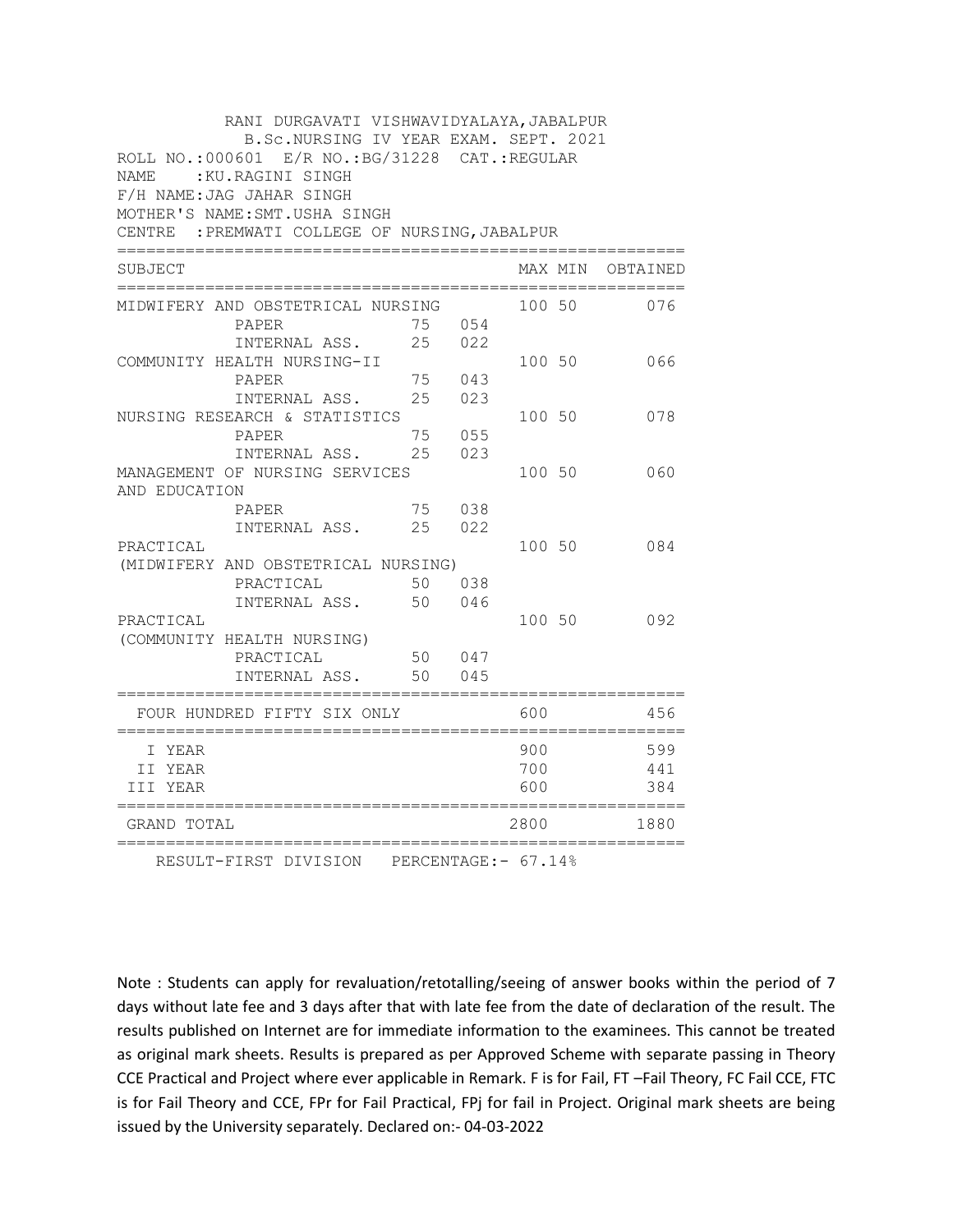| RANI DURGAVATI VISHWAVIDYALAYA, JABALPUR                                                    |    |         |        |  |                   |  |
|---------------------------------------------------------------------------------------------|----|---------|--------|--|-------------------|--|
| B.Sc.NURSING IV YEAR EXAM. SEPT. 2021<br>ROLL NO.:000610 E/R NO.: BG/32099 CAT.: EX-STUDENT |    |         |        |  |                   |  |
| NAME: : KU.KALAWATI RAIKWAR                                                                 |    |         |        |  |                   |  |
| F/H NAME: KANCHADI RAIKWAR                                                                  |    |         |        |  |                   |  |
| MOTHER'S NAME: SMT. BHAG WATI RAIKWAR                                                       |    |         |        |  |                   |  |
| CENTRE : BABU GANGA RAM NURSING COLLEGE, JABALPUR                                           |    |         |        |  |                   |  |
| SUBJECT                                                                                     |    |         |        |  | MAX MIN OBTAINED  |  |
| MIDWIFERY AND OBSTETRICAL NURSING                                                           |    |         | 100 50 |  | 061B              |  |
| PAPER                                                                                       |    | 75 038B |        |  |                   |  |
| INTERNAL ASS.                                                                               | 25 | 023B    |        |  |                   |  |
| COMMUNITY HEALTH NURSING-II                                                                 |    |         | 100 50 |  | 066B              |  |
| PAPER                                                                                       | 75 | 042B    |        |  |                   |  |
| INTERNAL ASS.                                                                               | 25 | 024B    |        |  |                   |  |
| NURSING RESEARCH & STATISTICS                                                               |    |         | 100 50 |  | 071B              |  |
| PAPER                                                                                       | 75 | 047B    |        |  |                   |  |
| INTERNAL ASS.                                                                               | 25 | 024B    |        |  |                   |  |
| MANAGEMENT OF NURSING SERVICES                                                              |    |         | 100 50 |  | 062               |  |
| AND EDUCATION<br>PAPER                                                                      |    | 75 038  |        |  |                   |  |
| INTERNAL ASS.                                                                               | 25 | 024     |        |  |                   |  |
| PRACTICAL                                                                                   |    |         | 100 50 |  | 085B              |  |
| (MIDWIFERY AND OBSTETRICAL NURSING)                                                         |    |         |        |  |                   |  |
| PRACTICAL                                                                                   |    | 50 040B |        |  |                   |  |
| INTERNAL ASS.                                                                               | 50 | 045B    |        |  |                   |  |
| PRACTICAL                                                                                   |    |         | 100 50 |  | 084B              |  |
| (COMMUNITY HEALTH NURSING)                                                                  |    |         |        |  |                   |  |
| PRACTICAL                                                                                   |    | 50 038B |        |  |                   |  |
| INTERNAL ASS.                                                                               | 50 | 046B    |        |  |                   |  |
| FOUR HUNDRED TWENTY NINE ONLY                                                               |    |         | 600    |  | 429               |  |
| I YEAR                                                                                      |    |         | 900    |  | 592               |  |
| II YEAR                                                                                     |    |         | 700    |  | 454               |  |
| III YEAR                                                                                    |    |         | 600    |  | 422               |  |
| ===========<br>GRAND TOTAL                                                                  |    |         | 2800   |  | =========<br>1897 |  |
| RESULT-FIRST DIVISION PERCENTAGE: - 67.75%                                                  |    |         |        |  |                   |  |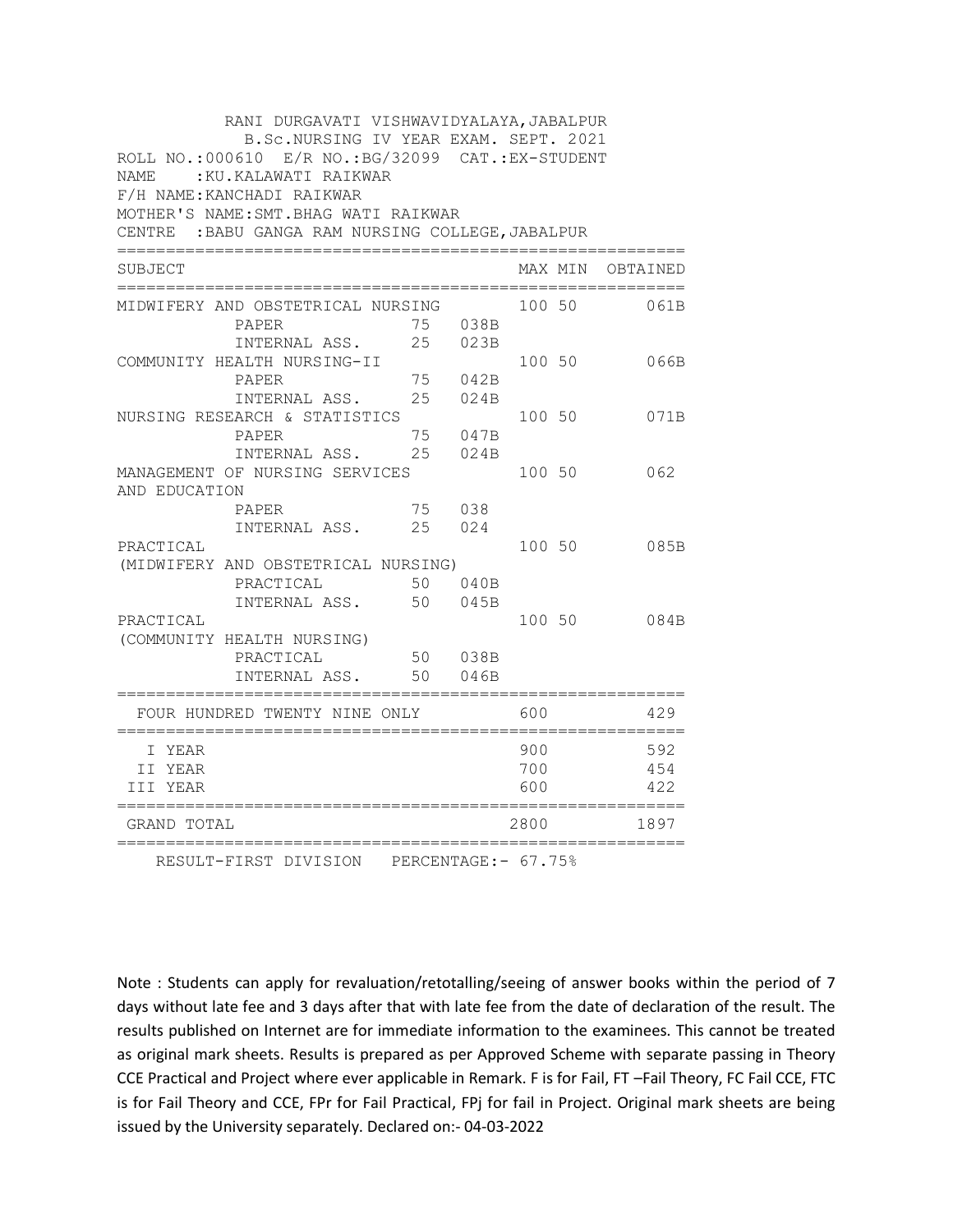| RANI DURGAVATI VISHWAVIDYALAYA, JABALPUR<br>B.Sc.NURSING IV YEAR EXAM. SEPT. 2021       |        |         |        |        |                    |  |
|-----------------------------------------------------------------------------------------|--------|---------|--------|--------|--------------------|--|
| ROLL NO.: 000620 E/R NO.: AZ/11091 CAT.: EX-STUDENT                                     |        |         |        |        |                    |  |
| NAME: : KU.NISHA SAHU                                                                   |        |         |        |        |                    |  |
| F/H NAME: RAMNATH SAHU                                                                  |        |         |        |        |                    |  |
| MOTHER'S NAME: SMT. SHANTA SAHU<br>CENTRE : M.G. INSTITUTE OF NURSING COLLEGE, JABALPUR |        |         |        |        |                    |  |
|                                                                                         |        |         |        |        |                    |  |
| SUBJECT                                                                                 |        |         |        |        | MAX MIN OBTAINED   |  |
| MIDWIFERY AND OBSTETRICAL NURSING                                                       |        |         | 100 50 |        | 061B               |  |
| PAPER                                                                                   |        | 75 038B |        |        |                    |  |
| INTERNAL ASS. 25 023B                                                                   |        |         |        |        |                    |  |
| COMMUNITY HEALTH NURSING-II                                                             |        |         |        | 100 50 | 070B               |  |
| PAPER                                                                                   |        | 75 048B |        |        |                    |  |
| INTERNAL ASS.                                                                           | 25     | 022B    |        |        |                    |  |
| NURSING RESEARCH & STATISTICS                                                           |        |         | 100 50 |        | 051B               |  |
| PAPER                                                                                   | 75     | 030B    |        |        |                    |  |
| INTERNAL ASS. 25                                                                        |        | 021B    |        |        |                    |  |
| MANAGEMENT OF NURSING SERVICES                                                          |        |         |        | 100 50 | 062                |  |
| AND EDUCATION                                                                           |        |         |        |        |                    |  |
| PAPER                                                                                   | 75 038 |         |        |        |                    |  |
| INTERNAL ASS. 25 024                                                                    |        |         |        |        |                    |  |
| PRACTICAL                                                                               |        |         |        | 100 50 | 085B               |  |
| (MIDWIFERY AND OBSTETRICAL NURSING)                                                     |        |         |        |        |                    |  |
| PRACTICAL                                                                               |        | 50 041B |        |        |                    |  |
| INTERNAL ASS. 50                                                                        |        | 044B    |        |        |                    |  |
| PRACTICAL                                                                               |        |         | 100 50 |        | 088B               |  |
| (COMMUNITY HEALTH NURSING)                                                              |        |         |        |        |                    |  |
| PRACTICAL                                                                               |        | 50 045B |        |        |                    |  |
| INTERNAL ASS.                                                                           | 50     | 043B    |        |        |                    |  |
| FOUR HUNDRED SEVENTEEN ONLY                                                             |        |         | 600    |        | 417                |  |
| I YEAR                                                                                  |        |         | 900    |        | 589                |  |
| II YEAR                                                                                 |        |         | 700    |        | 419                |  |
| III YEAR                                                                                |        |         | 600    |        | 431                |  |
| ============<br>GRAND TOTAL                                                             |        |         | 2800   |        | ==========<br>1856 |  |
| RESULT-FIRST DIVISION PERCENTAGE: - 66.28%                                              |        |         |        |        |                    |  |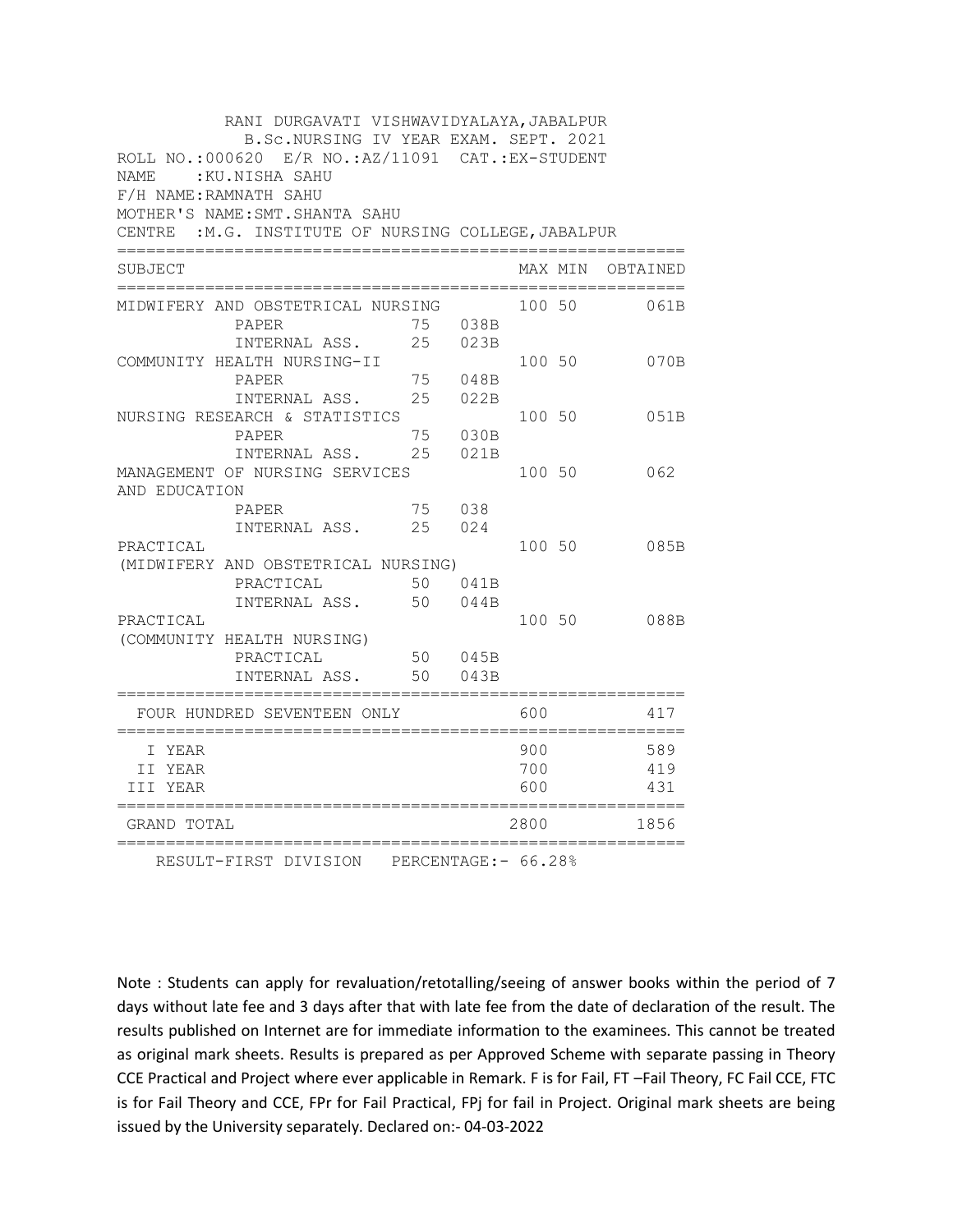| RANI DURGAVATI VISHWAVIDYALAYA, JABALPUR                                                    |                                                              |    |        |        |         |                      |
|---------------------------------------------------------------------------------------------|--------------------------------------------------------------|----|--------|--------|---------|----------------------|
| B.Sc.NURSING IV YEAR EXAM. SEPT. 2021<br>ROLL NO.: 000625 E/R NO.: BH/1106 CAT.: EX-STUDENT |                                                              |    |        |        |         |                      |
| <b>NAME</b><br>: SURMILA                                                                    |                                                              |    |        |        |         |                      |
| F/H NAME: RAMBHAGAT                                                                         |                                                              |    |        |        |         |                      |
|                                                                                             | MOTHER'S NAME: SMT. BHUKIYA                                  |    |        |        |         |                      |
|                                                                                             | CENTRE : AMARJYOTI INST.OF NURSING SCI. & RESEARCH, JABALPUR |    |        |        |         |                      |
| SUBJECT                                                                                     |                                                              |    |        |        | MAX MIN | OBTAINED             |
|                                                                                             | MIDWIFERY AND OBSTETRICAL NURSING                            |    |        | 100 50 |         | 060B                 |
|                                                                                             | PAPER                                                        | 75 | 038B   |        |         |                      |
|                                                                                             | INTERNAL ASS.                                                | 25 | 022B   |        |         |                      |
|                                                                                             | COMMUNITY HEALTH NURSING-II                                  |    |        | 100 50 |         | 068B                 |
|                                                                                             | PAPER                                                        | 75 | 045B   |        |         |                      |
|                                                                                             | INTERNAL ASS.                                                | 25 | 023B   |        |         |                      |
|                                                                                             | NURSING RESEARCH & STATISTICS                                |    |        | 100 50 |         | 070B                 |
|                                                                                             | PAPER                                                        | 75 | 048B   |        |         |                      |
|                                                                                             | INTERNAL ASS.                                                | 25 | 022B   |        |         |                      |
|                                                                                             | MANAGEMENT OF NURSING SERVICES                               |    |        | 100 50 |         | 062                  |
| AND EDUCATION                                                                               |                                                              |    |        |        |         |                      |
|                                                                                             | PAPER                                                        | 75 | 038    |        |         |                      |
|                                                                                             | INTERNAL ASS.                                                | 25 | 024    | 100 50 |         |                      |
| PRACTICAL                                                                                   | (MIDWIFERY AND OBSTETRICAL NURSING)                          |    |        |        |         | 080B                 |
|                                                                                             | PRACTICAL                                                    | 50 | 040B   |        |         |                      |
|                                                                                             | INTERNAL ASS.                                                | 50 | 040B   |        |         |                      |
| PRACTICAL                                                                                   |                                                              |    |        | 100 50 |         | 076B                 |
|                                                                                             | (COMMUNITY HEALTH NURSING)                                   |    |        |        |         |                      |
|                                                                                             | PRACTICAL                                                    | 50 | 036B   |        |         |                      |
|                                                                                             | INTERNAL ASS.                                                | 50 | 040B   |        |         |                      |
|                                                                                             | =================================                            |    |        |        |         |                      |
|                                                                                             | FOUR HUNDRED SIXTEEN ONLY                                    |    |        | 600    |         | 416                  |
| I YEAR                                                                                      |                                                              |    |        | 900    |         | 653                  |
| II YEAR                                                                                     |                                                              |    |        | 700    |         | 466                  |
| III YEAR                                                                                    |                                                              |    |        | 600    |         | 414                  |
| ==========<br>GRAND TOTAL                                                                   |                                                              |    | ====== | 2800   |         | ============<br>1949 |
|                                                                                             | RESULT-FIRST DIVISION PERCENTAGE: - 69.60%                   |    |        |        |         |                      |